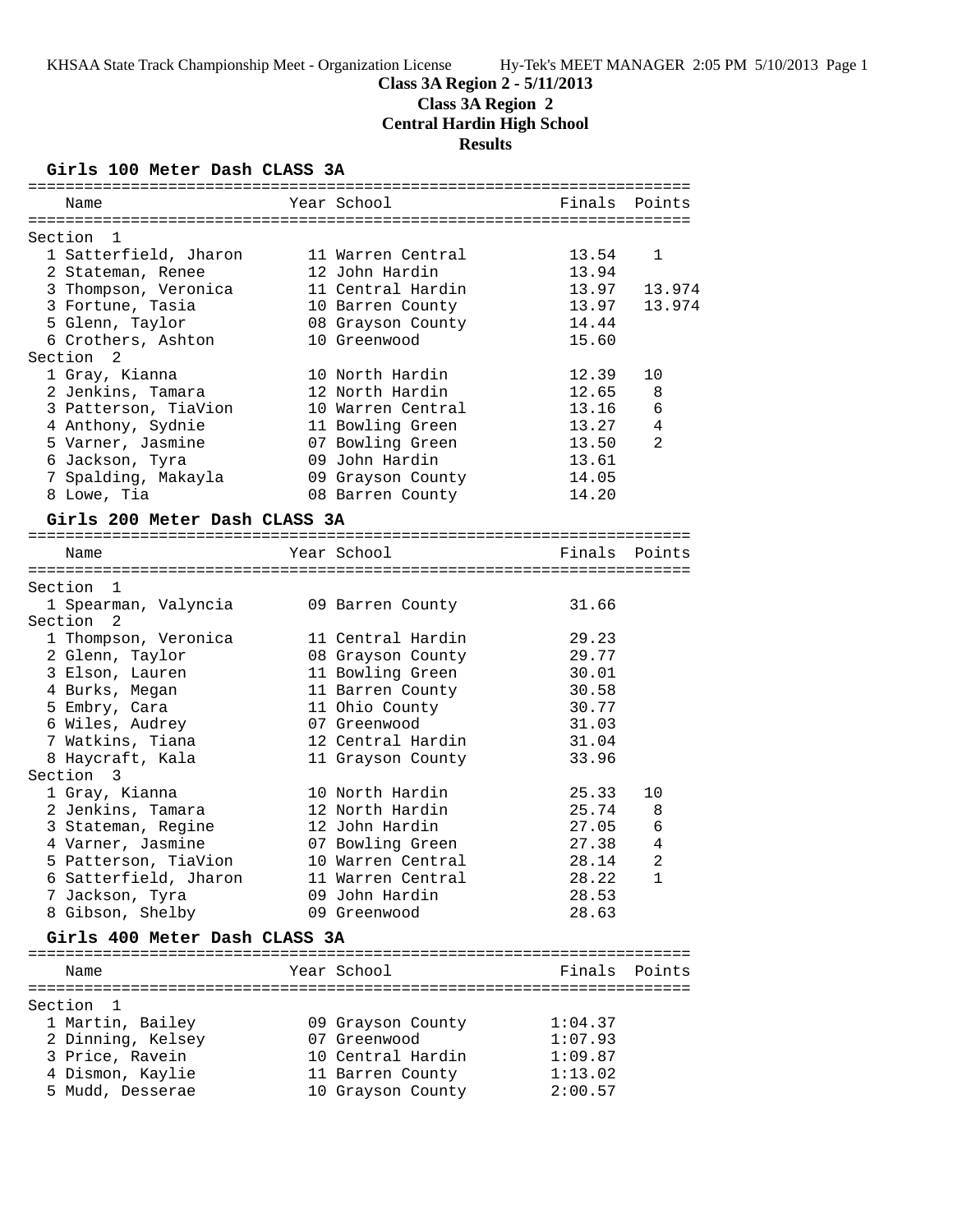**Class 3A Region 2 - 5/11/2013**

**Class 3A Region 2**

**Central Hardin High School**

**Results**

# **....Girls 400 Meter Dash CLASS 3A**

Section 2

| 1 Gray, Kianna<br>2 Dickerson, Zantori<br>3 Smith, Morgan<br>4 Shelby, Alexis<br>5 Mercado, Ashlie<br>6 Davis, Ally<br>7 Dye, Nia<br>8 Kessler, Lauren<br>Girls 800 Meter Run CLASS 3A | 10 North Hardin<br>09 John Hardin<br>10 Bowling Green<br>09 North Hardin<br>11 Central Hardin<br>12 Barren County<br>09 Bowling Green<br>12 Greenwood | 58.82<br>59.09<br>59.89<br>1:00.10<br>1:00.76<br>1:03.46<br>1:03.64<br>1:04.34 | 10<br>8<br>6<br>4<br>2<br>$\mathbf{1}$ |
|----------------------------------------------------------------------------------------------------------------------------------------------------------------------------------------|-------------------------------------------------------------------------------------------------------------------------------------------------------|--------------------------------------------------------------------------------|----------------------------------------|
| Name                                                                                                                                                                                   | Year School                                                                                                                                           | Finals                                                                         | Points                                 |
|                                                                                                                                                                                        |                                                                                                                                                       |                                                                                |                                        |
| Section 1                                                                                                                                                                              |                                                                                                                                                       |                                                                                |                                        |
| 1 Wheeler, Lauren                                                                                                                                                                      | 11 Bowling Green                                                                                                                                      | 2:22.55                                                                        | 10                                     |
| 2 Pennigton, Mackenzie                                                                                                                                                                 | 11 Central Hardin                                                                                                                                     | 2:24.51                                                                        | 8                                      |
| 3 Shufelt, Jillian                                                                                                                                                                     | 10 North Hardin                                                                                                                                       | 2:25.70                                                                        | 6                                      |
| 4 Suggs, Sarah                                                                                                                                                                         | 11 Greenwood                                                                                                                                          | 2:26.93                                                                        | 4                                      |
| 5 Canada, Sara                                                                                                                                                                         | 11 John Hardin                                                                                                                                        | 2:27.93                                                                        | 2                                      |
| 6 Corbin, Hannah                                                                                                                                                                       | 10 North Hardin                                                                                                                                       | 2:35.18                                                                        | $\mathbf{1}$                           |
| 7 Guzman, Chrystal                                                                                                                                                                     | 08 John Hardin                                                                                                                                        | 2:37.21                                                                        |                                        |
| 8 McClard, Emory                                                                                                                                                                       | 10 Greenwood                                                                                                                                          | 2:38.63                                                                        |                                        |
| 9 Montgomery, Taylor                                                                                                                                                                   | 12 Barren County                                                                                                                                      | 2:41.82                                                                        |                                        |
| 10 Tilford, Kristen                                                                                                                                                                    | 09 Grayson County                                                                                                                                     | 2:51.32                                                                        |                                        |
| 11 Geheber, Aspen                                                                                                                                                                      | 12 Grayson County                                                                                                                                     | 3:03.13                                                                        |                                        |
| Girls 1600 Meter Run CLASS 3A                                                                                                                                                          |                                                                                                                                                       |                                                                                |                                        |
|                                                                                                                                                                                        |                                                                                                                                                       |                                                                                |                                        |
| Name                                                                                                                                                                                   | Year School                                                                                                                                           | Finals                                                                         | Points                                 |
|                                                                                                                                                                                        |                                                                                                                                                       | 5:28.31                                                                        | 10                                     |
| 1 Woodward, Sara-Emily                                                                                                                                                                 | 11 Bowling Green<br>09 Bowling Green                                                                                                                  | 5:28.50                                                                        | 8                                      |
|                                                                                                                                                                                        |                                                                                                                                                       |                                                                                |                                        |
| 2 Hansen, Brittney                                                                                                                                                                     |                                                                                                                                                       |                                                                                |                                        |
| 3 Jackson, Sophia                                                                                                                                                                      | 09 John Hardin                                                                                                                                        | 5:48.46                                                                        | 6                                      |
| 4 Jones, Taylor                                                                                                                                                                        | 09 Warren Central                                                                                                                                     | 5:48.47                                                                        | 4                                      |
| 5 Scannell, Lynda                                                                                                                                                                      | 07 Greenwood                                                                                                                                          | 5:53.27                                                                        | 2                                      |
| 6 Reed, Lashauna                                                                                                                                                                       | 12 North Hardin                                                                                                                                       | 5:53.64                                                                        | $\mathbf{1}$                           |
| 7 Carver, Celeste                                                                                                                                                                      | 12 North Hardin                                                                                                                                       | 6:05.16                                                                        |                                        |
| 8 Griswell, Sidney                                                                                                                                                                     | 08 Central Hardin                                                                                                                                     | 6:08.21                                                                        |                                        |
| 9 Davis, Allison                                                                                                                                                                       | 08 Greenwood                                                                                                                                          | 6:18.13                                                                        |                                        |
| 10 Bezhenar, Inna                                                                                                                                                                      | 12 John Hardin                                                                                                                                        | 6:22.73                                                                        |                                        |
| 11 Briggs, Tori                                                                                                                                                                        | 09 Central Hardin                                                                                                                                     | 6:25.03                                                                        |                                        |
| 12 Dunaway, Tara                                                                                                                                                                       | 10 Grayson County                                                                                                                                     | 6:33.95                                                                        |                                        |
| 13 Brewer, Destini                                                                                                                                                                     | 09 Barren County                                                                                                                                      | 7:00.68                                                                        |                                        |
| Girls 3200 Meter Run CLASS 3A                                                                                                                                                          |                                                                                                                                                       |                                                                                |                                        |
| Name                                                                                                                                                                                   | Year School                                                                                                                                           | Finals                                                                         | Points                                 |
|                                                                                                                                                                                        |                                                                                                                                                       |                                                                                |                                        |
| 1 Scott, Ciara                                                                                                                                                                         | 11 Bowling Green                                                                                                                                      | 11:56.63                                                                       | 10                                     |
| 2 Peeples, Madisyn                                                                                                                                                                     | 08 Bowling Green                                                                                                                                      | 11:56.95                                                                       | 8                                      |
| 3 Chandler, Abbie                                                                                                                                                                      | 11 Central Hardin                                                                                                                                     | 12:23.58                                                                       | 6                                      |
| 4 Jones, Taylor<br>5 Wiseman, Sarah                                                                                                                                                    | 09 Warren Central<br>08 North Hardin                                                                                                                  | 12:35.03<br>12:41.03                                                           | 4<br>2                                 |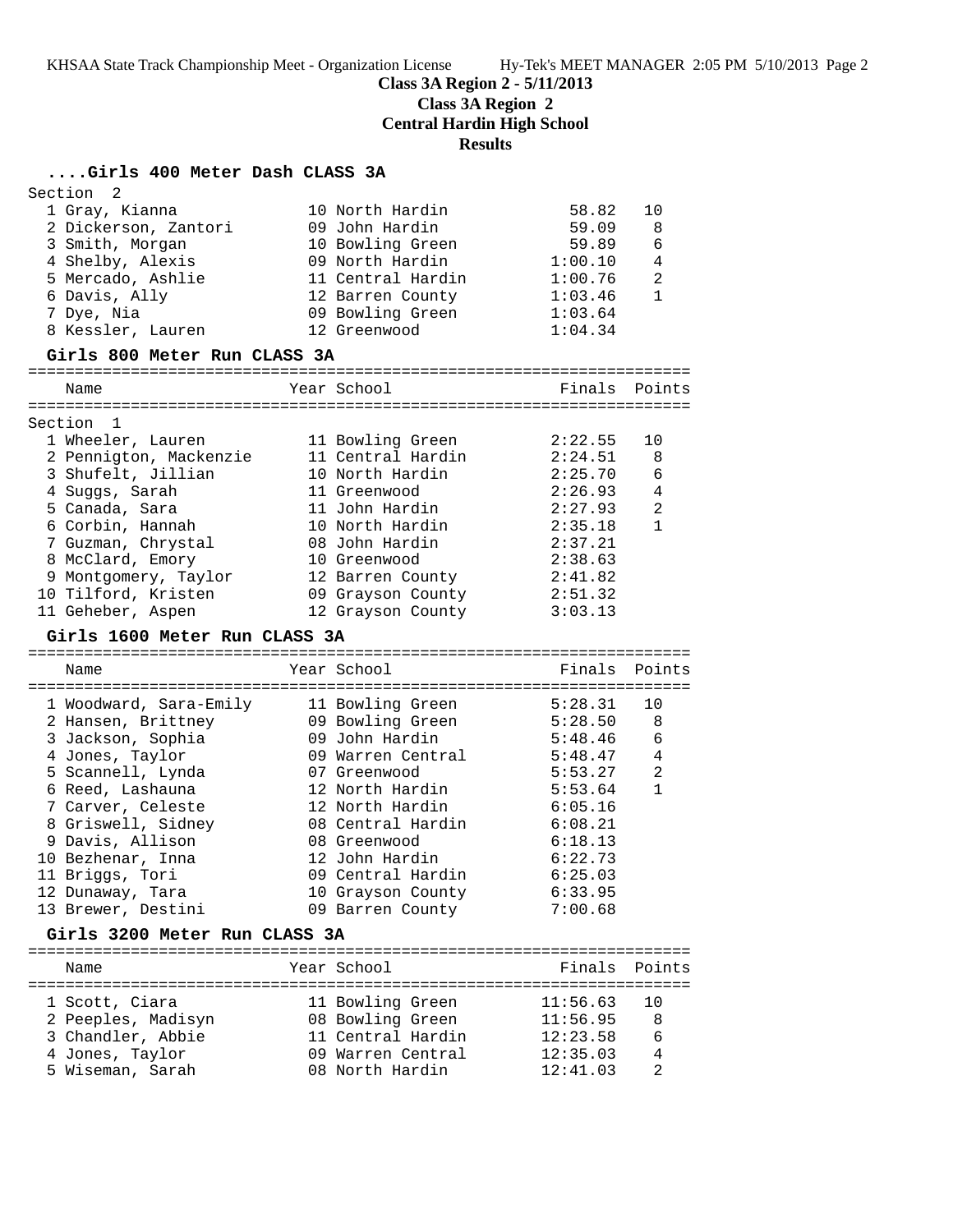**Class 3A Region 2 - 5/11/2013**

**Class 3A Region 2**

**Central Hardin High School**

**Results**

| 6 Gilbert, Katie<br>09 North Hardin<br>12:50.73<br>1<br>7 Scannell, Lynda<br>12:58.28<br>07 Greenwood<br>8 Arel, Kaitlyn<br>10 John Hardin<br>13:01.92<br>9 Haebig, Molly<br>11 John Hardin<br>13:34.44<br>10 Davis, Caroline<br>14:33.89<br>11 Greenwood<br>Girls 100 Meter Hurdles CLASS 3A<br>Year School<br>Finals<br>Points<br>Name<br>1 Plumb, Mariah<br>20.17<br>10 Greenwood<br>20.38<br>2 Haycraft, Kala<br>11 Grayson County<br>3 Goff, Mackenzie<br>11 Greenwood<br>20.90<br>4 Jaggers, Aleisha<br>21.42<br>12 Grayson County<br>Section <sub>2</sub><br>10 North Hardin<br>14.75<br>1 Gray, Kianna<br>10<br>2 Gill, Regene<br>10 North Hardin<br>16.59<br>8<br>3 Carter, Jasmine<br>12 John Hardin<br>17.20<br>6<br>4 Butler, Alneisha<br>12 Central Hardin<br>17.21<br>4<br>5 Coombs, Latara<br>12 John Hardin<br>18.03<br>2<br>6 Hiltner, Paige<br>10 Bowling Green<br>18.86<br>$\mathbf{1}$<br>7 Lowe, Tia<br>08 Barren County<br>19.66<br>19.81<br>8 Fortune, Tasia<br>10 Barren County<br>Girls 300 Meter Hurdles CLASS 3A<br>Year School<br>Finals Points<br>Name<br>Section 1<br>58.24<br>1 Lowe, Tia<br>08 Barren County<br>2 Simpson, Danielle<br>11 Bowling Green<br>59.02<br>3 Jaggers, Aleisha<br>12 Grayson County<br>1:00.34<br>Section<br>2<br>1 Jenkins, Tamara<br>12 North Hardin<br>46.71<br>10<br>2 Gill, Regene<br>10 North Hardin<br>48.10<br>8<br>3 Carter, Jasmine<br>12 John Hardin<br>50.66<br>6<br>4 Cunnigham, Erin<br>09 Central Hardin<br>54.50<br>4<br>5 Goff, Mackenzie<br>55.28<br>2<br>11 Greenwood<br>6 Grothe, Julia<br>09 Greenwood<br>55.98<br>1<br>7 Hodges, Anna<br>09 Central Hardin<br>56.42<br>8 Bratcher, Katlynn<br>58.82<br>09 Grayson County<br>Girls 4x100 Meter Relay CLASS 3A<br>School<br>Finals<br>Points<br>Section<br>1<br>1:00.78<br>1 Grayson County<br>1) Geheber, Aspen 12<br>2) Haycraft, Kala 11<br>3) Goff, Corbyn 10<br>4) Jaggers, Aleisha 12<br>5) Tilford, Kristen 09<br>6) Mudd, Desserae 10<br>7) Ashley, Hannah 10<br>8)<br>Section<br>$\overline{2}$<br>1 North Hardin<br>49.87<br>10 | Girls 3200 Meter Run CLASS 3A |  |  |
|-----------------------------------------------------------------------------------------------------------------------------------------------------------------------------------------------------------------------------------------------------------------------------------------------------------------------------------------------------------------------------------------------------------------------------------------------------------------------------------------------------------------------------------------------------------------------------------------------------------------------------------------------------------------------------------------------------------------------------------------------------------------------------------------------------------------------------------------------------------------------------------------------------------------------------------------------------------------------------------------------------------------------------------------------------------------------------------------------------------------------------------------------------------------------------------------------------------------------------------------------------------------------------------------------------------------------------------------------------------------------------------------------------------------------------------------------------------------------------------------------------------------------------------------------------------------------------------------------------------------------------------------------------------------------------------------------------------------------------------------------------------------------------------------------------------------------------------------------------------------------------------------------------------------------------------------------------------------------------------------------------------------------------------------------------------------------|-------------------------------|--|--|
|                                                                                                                                                                                                                                                                                                                                                                                                                                                                                                                                                                                                                                                                                                                                                                                                                                                                                                                                                                                                                                                                                                                                                                                                                                                                                                                                                                                                                                                                                                                                                                                                                                                                                                                                                                                                                                                                                                                                                                                                                                                                       |                               |  |  |
|                                                                                                                                                                                                                                                                                                                                                                                                                                                                                                                                                                                                                                                                                                                                                                                                                                                                                                                                                                                                                                                                                                                                                                                                                                                                                                                                                                                                                                                                                                                                                                                                                                                                                                                                                                                                                                                                                                                                                                                                                                                                       |                               |  |  |
|                                                                                                                                                                                                                                                                                                                                                                                                                                                                                                                                                                                                                                                                                                                                                                                                                                                                                                                                                                                                                                                                                                                                                                                                                                                                                                                                                                                                                                                                                                                                                                                                                                                                                                                                                                                                                                                                                                                                                                                                                                                                       |                               |  |  |
|                                                                                                                                                                                                                                                                                                                                                                                                                                                                                                                                                                                                                                                                                                                                                                                                                                                                                                                                                                                                                                                                                                                                                                                                                                                                                                                                                                                                                                                                                                                                                                                                                                                                                                                                                                                                                                                                                                                                                                                                                                                                       |                               |  |  |
|                                                                                                                                                                                                                                                                                                                                                                                                                                                                                                                                                                                                                                                                                                                                                                                                                                                                                                                                                                                                                                                                                                                                                                                                                                                                                                                                                                                                                                                                                                                                                                                                                                                                                                                                                                                                                                                                                                                                                                                                                                                                       |                               |  |  |
|                                                                                                                                                                                                                                                                                                                                                                                                                                                                                                                                                                                                                                                                                                                                                                                                                                                                                                                                                                                                                                                                                                                                                                                                                                                                                                                                                                                                                                                                                                                                                                                                                                                                                                                                                                                                                                                                                                                                                                                                                                                                       |                               |  |  |
|                                                                                                                                                                                                                                                                                                                                                                                                                                                                                                                                                                                                                                                                                                                                                                                                                                                                                                                                                                                                                                                                                                                                                                                                                                                                                                                                                                                                                                                                                                                                                                                                                                                                                                                                                                                                                                                                                                                                                                                                                                                                       |                               |  |  |
|                                                                                                                                                                                                                                                                                                                                                                                                                                                                                                                                                                                                                                                                                                                                                                                                                                                                                                                                                                                                                                                                                                                                                                                                                                                                                                                                                                                                                                                                                                                                                                                                                                                                                                                                                                                                                                                                                                                                                                                                                                                                       |                               |  |  |
|                                                                                                                                                                                                                                                                                                                                                                                                                                                                                                                                                                                                                                                                                                                                                                                                                                                                                                                                                                                                                                                                                                                                                                                                                                                                                                                                                                                                                                                                                                                                                                                                                                                                                                                                                                                                                                                                                                                                                                                                                                                                       |                               |  |  |
|                                                                                                                                                                                                                                                                                                                                                                                                                                                                                                                                                                                                                                                                                                                                                                                                                                                                                                                                                                                                                                                                                                                                                                                                                                                                                                                                                                                                                                                                                                                                                                                                                                                                                                                                                                                                                                                                                                                                                                                                                                                                       |                               |  |  |
|                                                                                                                                                                                                                                                                                                                                                                                                                                                                                                                                                                                                                                                                                                                                                                                                                                                                                                                                                                                                                                                                                                                                                                                                                                                                                                                                                                                                                                                                                                                                                                                                                                                                                                                                                                                                                                                                                                                                                                                                                                                                       |                               |  |  |
|                                                                                                                                                                                                                                                                                                                                                                                                                                                                                                                                                                                                                                                                                                                                                                                                                                                                                                                                                                                                                                                                                                                                                                                                                                                                                                                                                                                                                                                                                                                                                                                                                                                                                                                                                                                                                                                                                                                                                                                                                                                                       |                               |  |  |
|                                                                                                                                                                                                                                                                                                                                                                                                                                                                                                                                                                                                                                                                                                                                                                                                                                                                                                                                                                                                                                                                                                                                                                                                                                                                                                                                                                                                                                                                                                                                                                                                                                                                                                                                                                                                                                                                                                                                                                                                                                                                       |                               |  |  |
|                                                                                                                                                                                                                                                                                                                                                                                                                                                                                                                                                                                                                                                                                                                                                                                                                                                                                                                                                                                                                                                                                                                                                                                                                                                                                                                                                                                                                                                                                                                                                                                                                                                                                                                                                                                                                                                                                                                                                                                                                                                                       |                               |  |  |
|                                                                                                                                                                                                                                                                                                                                                                                                                                                                                                                                                                                                                                                                                                                                                                                                                                                                                                                                                                                                                                                                                                                                                                                                                                                                                                                                                                                                                                                                                                                                                                                                                                                                                                                                                                                                                                                                                                                                                                                                                                                                       |                               |  |  |
|                                                                                                                                                                                                                                                                                                                                                                                                                                                                                                                                                                                                                                                                                                                                                                                                                                                                                                                                                                                                                                                                                                                                                                                                                                                                                                                                                                                                                                                                                                                                                                                                                                                                                                                                                                                                                                                                                                                                                                                                                                                                       |                               |  |  |
|                                                                                                                                                                                                                                                                                                                                                                                                                                                                                                                                                                                                                                                                                                                                                                                                                                                                                                                                                                                                                                                                                                                                                                                                                                                                                                                                                                                                                                                                                                                                                                                                                                                                                                                                                                                                                                                                                                                                                                                                                                                                       |                               |  |  |
|                                                                                                                                                                                                                                                                                                                                                                                                                                                                                                                                                                                                                                                                                                                                                                                                                                                                                                                                                                                                                                                                                                                                                                                                                                                                                                                                                                                                                                                                                                                                                                                                                                                                                                                                                                                                                                                                                                                                                                                                                                                                       |                               |  |  |
|                                                                                                                                                                                                                                                                                                                                                                                                                                                                                                                                                                                                                                                                                                                                                                                                                                                                                                                                                                                                                                                                                                                                                                                                                                                                                                                                                                                                                                                                                                                                                                                                                                                                                                                                                                                                                                                                                                                                                                                                                                                                       |                               |  |  |
|                                                                                                                                                                                                                                                                                                                                                                                                                                                                                                                                                                                                                                                                                                                                                                                                                                                                                                                                                                                                                                                                                                                                                                                                                                                                                                                                                                                                                                                                                                                                                                                                                                                                                                                                                                                                                                                                                                                                                                                                                                                                       |                               |  |  |
|                                                                                                                                                                                                                                                                                                                                                                                                                                                                                                                                                                                                                                                                                                                                                                                                                                                                                                                                                                                                                                                                                                                                                                                                                                                                                                                                                                                                                                                                                                                                                                                                                                                                                                                                                                                                                                                                                                                                                                                                                                                                       |                               |  |  |
|                                                                                                                                                                                                                                                                                                                                                                                                                                                                                                                                                                                                                                                                                                                                                                                                                                                                                                                                                                                                                                                                                                                                                                                                                                                                                                                                                                                                                                                                                                                                                                                                                                                                                                                                                                                                                                                                                                                                                                                                                                                                       |                               |  |  |
|                                                                                                                                                                                                                                                                                                                                                                                                                                                                                                                                                                                                                                                                                                                                                                                                                                                                                                                                                                                                                                                                                                                                                                                                                                                                                                                                                                                                                                                                                                                                                                                                                                                                                                                                                                                                                                                                                                                                                                                                                                                                       |                               |  |  |
|                                                                                                                                                                                                                                                                                                                                                                                                                                                                                                                                                                                                                                                                                                                                                                                                                                                                                                                                                                                                                                                                                                                                                                                                                                                                                                                                                                                                                                                                                                                                                                                                                                                                                                                                                                                                                                                                                                                                                                                                                                                                       |                               |  |  |
|                                                                                                                                                                                                                                                                                                                                                                                                                                                                                                                                                                                                                                                                                                                                                                                                                                                                                                                                                                                                                                                                                                                                                                                                                                                                                                                                                                                                                                                                                                                                                                                                                                                                                                                                                                                                                                                                                                                                                                                                                                                                       |                               |  |  |
|                                                                                                                                                                                                                                                                                                                                                                                                                                                                                                                                                                                                                                                                                                                                                                                                                                                                                                                                                                                                                                                                                                                                                                                                                                                                                                                                                                                                                                                                                                                                                                                                                                                                                                                                                                                                                                                                                                                                                                                                                                                                       |                               |  |  |
|                                                                                                                                                                                                                                                                                                                                                                                                                                                                                                                                                                                                                                                                                                                                                                                                                                                                                                                                                                                                                                                                                                                                                                                                                                                                                                                                                                                                                                                                                                                                                                                                                                                                                                                                                                                                                                                                                                                                                                                                                                                                       |                               |  |  |
|                                                                                                                                                                                                                                                                                                                                                                                                                                                                                                                                                                                                                                                                                                                                                                                                                                                                                                                                                                                                                                                                                                                                                                                                                                                                                                                                                                                                                                                                                                                                                                                                                                                                                                                                                                                                                                                                                                                                                                                                                                                                       |                               |  |  |
|                                                                                                                                                                                                                                                                                                                                                                                                                                                                                                                                                                                                                                                                                                                                                                                                                                                                                                                                                                                                                                                                                                                                                                                                                                                                                                                                                                                                                                                                                                                                                                                                                                                                                                                                                                                                                                                                                                                                                                                                                                                                       |                               |  |  |
|                                                                                                                                                                                                                                                                                                                                                                                                                                                                                                                                                                                                                                                                                                                                                                                                                                                                                                                                                                                                                                                                                                                                                                                                                                                                                                                                                                                                                                                                                                                                                                                                                                                                                                                                                                                                                                                                                                                                                                                                                                                                       |                               |  |  |
|                                                                                                                                                                                                                                                                                                                                                                                                                                                                                                                                                                                                                                                                                                                                                                                                                                                                                                                                                                                                                                                                                                                                                                                                                                                                                                                                                                                                                                                                                                                                                                                                                                                                                                                                                                                                                                                                                                                                                                                                                                                                       |                               |  |  |
|                                                                                                                                                                                                                                                                                                                                                                                                                                                                                                                                                                                                                                                                                                                                                                                                                                                                                                                                                                                                                                                                                                                                                                                                                                                                                                                                                                                                                                                                                                                                                                                                                                                                                                                                                                                                                                                                                                                                                                                                                                                                       |                               |  |  |
|                                                                                                                                                                                                                                                                                                                                                                                                                                                                                                                                                                                                                                                                                                                                                                                                                                                                                                                                                                                                                                                                                                                                                                                                                                                                                                                                                                                                                                                                                                                                                                                                                                                                                                                                                                                                                                                                                                                                                                                                                                                                       |                               |  |  |
|                                                                                                                                                                                                                                                                                                                                                                                                                                                                                                                                                                                                                                                                                                                                                                                                                                                                                                                                                                                                                                                                                                                                                                                                                                                                                                                                                                                                                                                                                                                                                                                                                                                                                                                                                                                                                                                                                                                                                                                                                                                                       |                               |  |  |
|                                                                                                                                                                                                                                                                                                                                                                                                                                                                                                                                                                                                                                                                                                                                                                                                                                                                                                                                                                                                                                                                                                                                                                                                                                                                                                                                                                                                                                                                                                                                                                                                                                                                                                                                                                                                                                                                                                                                                                                                                                                                       |                               |  |  |
|                                                                                                                                                                                                                                                                                                                                                                                                                                                                                                                                                                                                                                                                                                                                                                                                                                                                                                                                                                                                                                                                                                                                                                                                                                                                                                                                                                                                                                                                                                                                                                                                                                                                                                                                                                                                                                                                                                                                                                                                                                                                       |                               |  |  |
|                                                                                                                                                                                                                                                                                                                                                                                                                                                                                                                                                                                                                                                                                                                                                                                                                                                                                                                                                                                                                                                                                                                                                                                                                                                                                                                                                                                                                                                                                                                                                                                                                                                                                                                                                                                                                                                                                                                                                                                                                                                                       |                               |  |  |
|                                                                                                                                                                                                                                                                                                                                                                                                                                                                                                                                                                                                                                                                                                                                                                                                                                                                                                                                                                                                                                                                                                                                                                                                                                                                                                                                                                                                                                                                                                                                                                                                                                                                                                                                                                                                                                                                                                                                                                                                                                                                       |                               |  |  |
|                                                                                                                                                                                                                                                                                                                                                                                                                                                                                                                                                                                                                                                                                                                                                                                                                                                                                                                                                                                                                                                                                                                                                                                                                                                                                                                                                                                                                                                                                                                                                                                                                                                                                                                                                                                                                                                                                                                                                                                                                                                                       |                               |  |  |
|                                                                                                                                                                                                                                                                                                                                                                                                                                                                                                                                                                                                                                                                                                                                                                                                                                                                                                                                                                                                                                                                                                                                                                                                                                                                                                                                                                                                                                                                                                                                                                                                                                                                                                                                                                                                                                                                                                                                                                                                                                                                       |                               |  |  |
|                                                                                                                                                                                                                                                                                                                                                                                                                                                                                                                                                                                                                                                                                                                                                                                                                                                                                                                                                                                                                                                                                                                                                                                                                                                                                                                                                                                                                                                                                                                                                                                                                                                                                                                                                                                                                                                                                                                                                                                                                                                                       |                               |  |  |
|                                                                                                                                                                                                                                                                                                                                                                                                                                                                                                                                                                                                                                                                                                                                                                                                                                                                                                                                                                                                                                                                                                                                                                                                                                                                                                                                                                                                                                                                                                                                                                                                                                                                                                                                                                                                                                                                                                                                                                                                                                                                       |                               |  |  |
|                                                                                                                                                                                                                                                                                                                                                                                                                                                                                                                                                                                                                                                                                                                                                                                                                                                                                                                                                                                                                                                                                                                                                                                                                                                                                                                                                                                                                                                                                                                                                                                                                                                                                                                                                                                                                                                                                                                                                                                                                                                                       |                               |  |  |
|                                                                                                                                                                                                                                                                                                                                                                                                                                                                                                                                                                                                                                                                                                                                                                                                                                                                                                                                                                                                                                                                                                                                                                                                                                                                                                                                                                                                                                                                                                                                                                                                                                                                                                                                                                                                                                                                                                                                                                                                                                                                       |                               |  |  |
|                                                                                                                                                                                                                                                                                                                                                                                                                                                                                                                                                                                                                                                                                                                                                                                                                                                                                                                                                                                                                                                                                                                                                                                                                                                                                                                                                                                                                                                                                                                                                                                                                                                                                                                                                                                                                                                                                                                                                                                                                                                                       |                               |  |  |
|                                                                                                                                                                                                                                                                                                                                                                                                                                                                                                                                                                                                                                                                                                                                                                                                                                                                                                                                                                                                                                                                                                                                                                                                                                                                                                                                                                                                                                                                                                                                                                                                                                                                                                                                                                                                                                                                                                                                                                                                                                                                       |                               |  |  |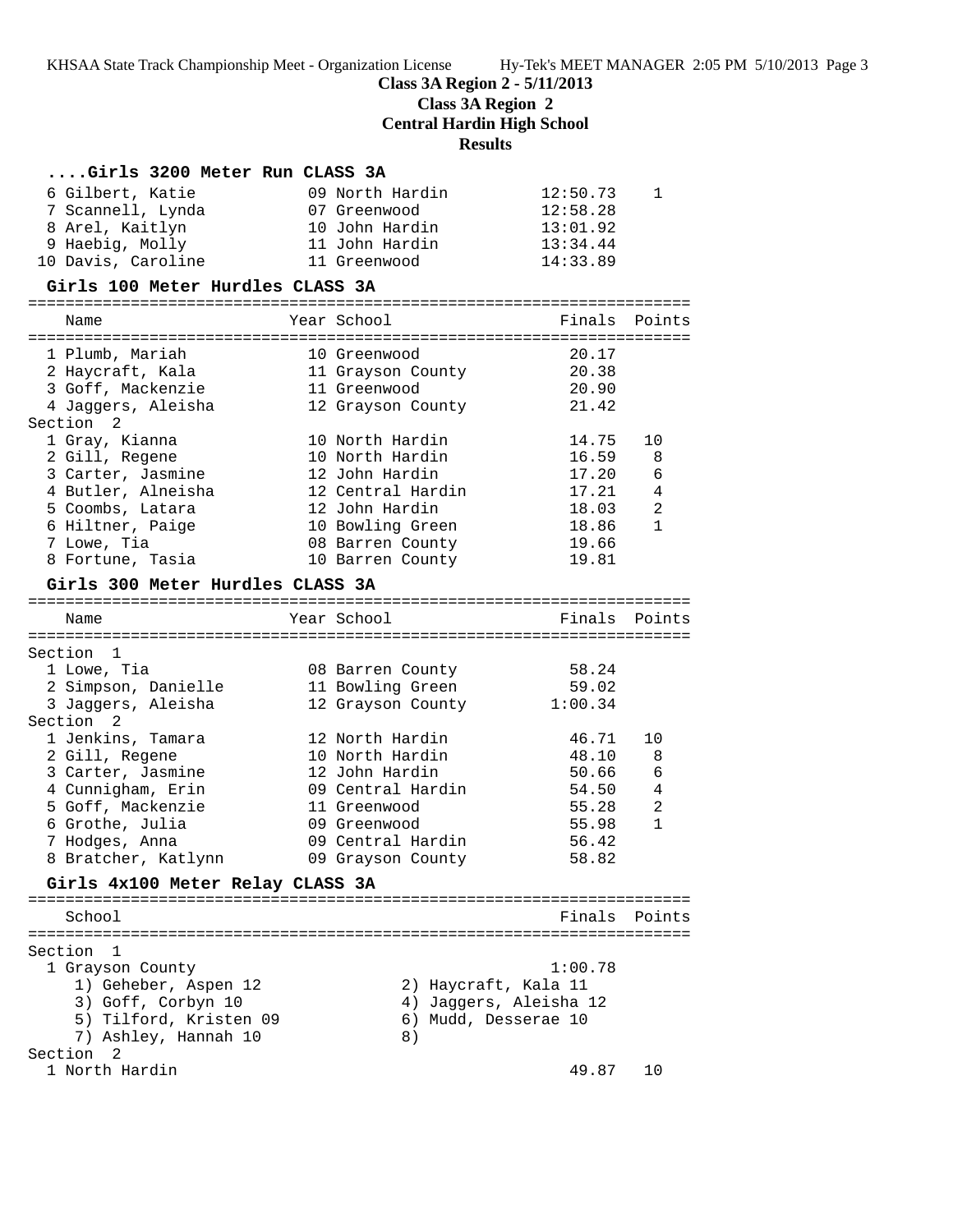**Class 3A Region 2**

# **Central Hardin High School**

### **Results**

## **....Girls 4x100 Meter Relay CLASS 3A**

 1) Jenkins, Tamara 12 2) Graves, Raven 10 3) Wilson, Jasmine 11  $\hskip1cm$  4) Gray, Khadijah 12 5) Priest, Kierra 12 (6) Gray, Kianna 10 7) Mahone, Daevion 07 8) Byrd, Jazmine 12 2 John Hardin 50.67 8 1) Jackson, Tyra 09 2) Wiley, Kymberley 11 3) Malloy, Latisha 12 4) Stateman, Regine 12 5) Stateman, Renee 12 6) Anderson, Patricia 11 7) Jones, J'Anna 10 8) Lampkin, Erica 10 3 Bowling Green 52.10 6 1) Anthony, Sydnie 11 and 2) Elson, Lauren 11 3) Sheriff, Kadiatu 10 4) Varner, Jasmine 07 5) Hiltner, Paige 10 6) Smith, Morgan 10 7) Dye, Nia 09 8) 4 Central Hardin 52.47 4 1) Butler, Alneisha 12 2) Thompson, Veronica 11 3) Fuster, Nathalie 12 4) Sublett, Kendra 12 5) Price, Ravein 10 (6) Watkins, Tiana 12 5 Warren Central 53.00 2 1) Patterson, TiaVion 10 2) Satterfield, Jharon 11 3) Halsel, Lashae 10 (4) Britt, Kiki 12 6 Greenwood 55.50 1 1) Wiles, Audrey 07 2) Goff, Mackenzie 11 3) Crenshaw, Rachael 11 (4) Gibson, Shelby 09 5) Crothers, Ashton 10 6) Kessler, Lauren 12 7 Barren County 57.15 1) Spearman, Valyncia 09 2) Bragg, Autumn 11 3) Dismon, Kaylie 11 (4) Burks, Megan 11 5) Hammer, Courtney 09 (6) Fortune, Tasia 10 7) Hammer, Samantha 12 (8) 8 Ohio County 1:00.23 1) Boaz, Kelsey 10 2) Bratcher, Haley 06 3) Baker, Alyssia 11 (4) Embry, Cara 11 5) Bongiovanni, Brittany 10 6) Carden, Catherine 11 **Girls 4x200 Meter Relay CLASS 3A** ======================================================================= School **Finals Points** ======================================================================= Section 1<br>1 North Hardin 1 North Hardin 1:44.56 10 1) Graves, Raven 10 2) Jenkins, Tamara 12 3) Gray, Khadijah 12 4) Mahone, Daevion 07 5) Gray, Kianna 10 6) Gill, Regene 10 7) Wilson, Jasmine 11 8) Byrd, Jazmine 12 2 John Hardin 1:48.75 8 1) Dickerson, Zantori 09 2) Stateman, Regine 12 3) Washington, Shiann 12 4) Malloy, Latisha 12 5) Wiley, Kymberley 11  $\qquad \qquad$  6) Jackson, Tyra 09 7) Lampkin, Erica 10 8) Canada, Sara 11 3 Bowling Green 2012 1:50.44 6 1) Anthony, Sydnie 11 2) Varner, Jasmine 07 3) Sheriff, Kadiatu 10  $\hspace{1cm}$  4) Smith, Morgan 10 5) Elson, Lauren 11 and 6) Hiltner, Paige 10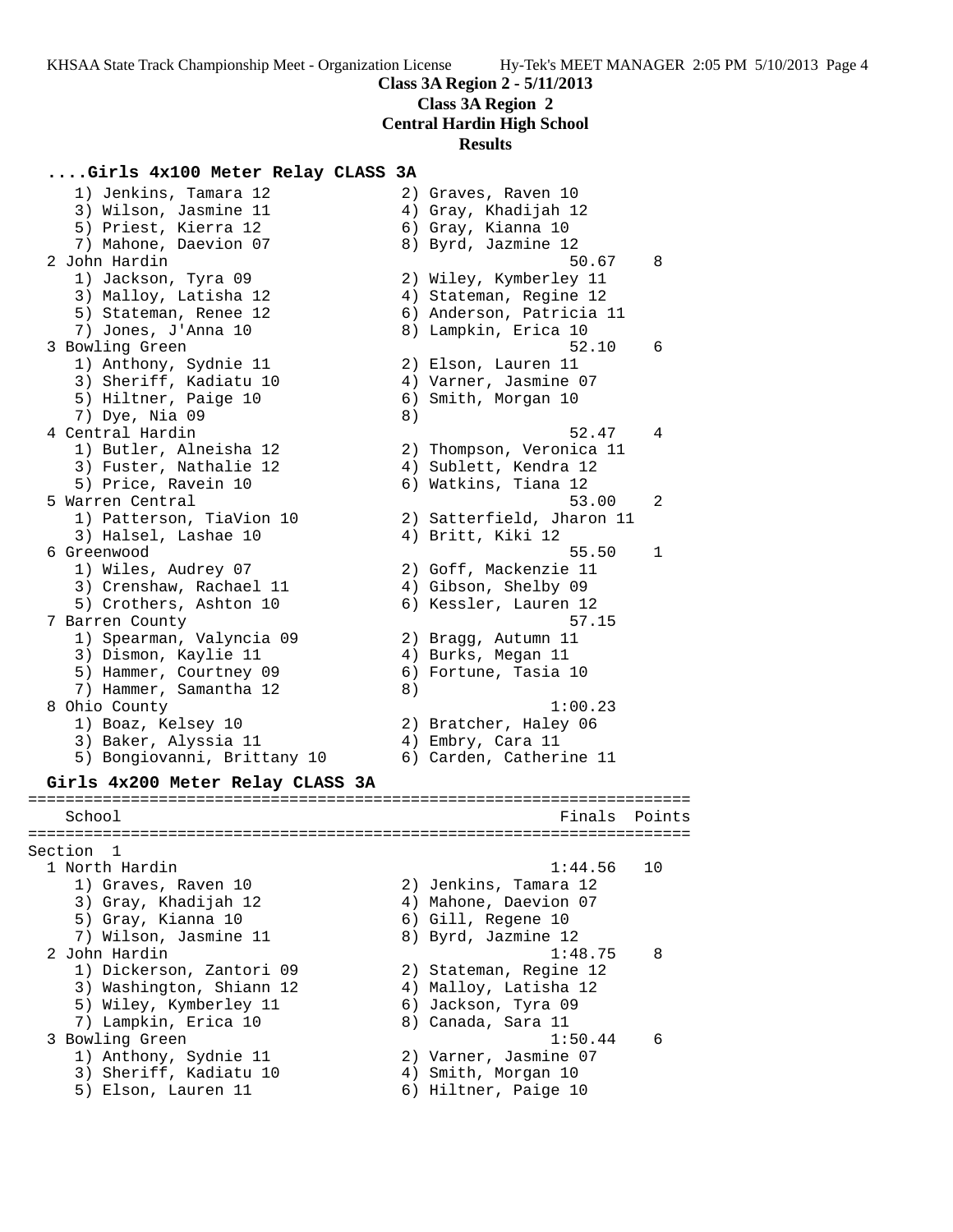**Class 3A Region 2**

**Central Hardin High School**

#### **Results**

# **....Girls 4x200 Meter Relay CLASS 3A**

7) Dye, Nia 09 8) 4 Grayson County 1:54.47 4 1) Dennis, Kailey Jo 10 2) Glenn, Taylor 08 3) Spalding, Makayla 09 4) Martin, Bailey 09 5) Goff, Corbyn 10 6) Tilford, Kristen 09 7) Johnson, Jessica 10 8) Jaggers, Aleisha 12 5 Greenwood 1:55.10 2 1) Wiles, Audrey 07 2) Kessler, Lauren 12 3) Crenshaw, Rachael 11 (4) Gibson, Shelby 09 5) Goff, Mackenzie 11 6) Crothers, Ashton 10 6 Central Hardin 1:58.63 1 1) Woodrum, Shayla 08 2) Cunnigham, Erin 09 3) Hodges, Anna 09 4) Price, Ravein 10 5) Watkins, Tiana 12 6) Fuster, Nathalie 12 7 Barren County 1:58.97 1) Davis, Ally 12 2) Montgomery, Taylor 12 3) Durham, Jessica 10 4) Spearman, Valyncia 09 5) Burks, Megan 11 6) Bragg, Autumn 11 7) Dismon, Kaylie 11 8) Ludwig, Kennedy 09 8 Ohio County 2:08.62 1) Boaz, Kelsey 10 2) Bratcher, Haley 06 3) Baker, Alyssia 11  $\qquad \qquad \qquad$  4) Embry, Cara 11 5) Bongiovanni, Brittany 10 6) Carden, Catherine 11 **Girls 4x400 Meter Relay CLASS 3A** ======================================================================= School Finals Points ======================================================================= 1 North Hardin 4:09.80 10 1) Shelby, Alexis 09 2) Shufelt, Jillian 10 3) Gray, Khadijah 12 4) Mahone, Daevion 07 5) Gill, Regene 10 6) Byrd, Jazmine 12 7) Gray, Kianna 10 8) Jenkins, Tamara 12 2 John Hardin 4:11.23 8 1) Dickerson, Zantori 09 2) Canada, Sara 11 3) Jones, J'Anna 10 4) Washington, Shiann 12 5) Lampkin, Erica 10 6) Stateman, Regine 12 7) Bezhenar, Inna 12 8) Guzman, Chrystal 08 3 Central Hardin 4:16.62 6 1) Mercado, Ashlie 11 2) Cunnigham, Erin 09 3) Sublett, Kendra 12 4) Pennigton, Mackenzie 11 5) Price, Ravein 10 6) Hodges, Anna 09 4 Greenwood 4:17.08 4 1) Kessler, Lauren 12 2) Crenshaw, Rachael 11 3) Suggs, Sarah 11 4) Gibson, Shelby 09 5) Dinning, Kelsey 07 6) Davis, Allison 08 7) Wiles, Audrey 07 8) 5 Bowling Green 4:17.92 2 1) Woodward, Sara-Emily 11 2) Wheeler, Lauren 11 3) Hansen, Brittney 09 (4) Smith, Morgan 10 5) Dye, Nia 09 6) 6 Barren County 4:31.07 1 1) Davis, Ally 12 2) Montgomery, Taylor 12 3) Durham, Jessica 10 4) Ludwig, Kennedy 09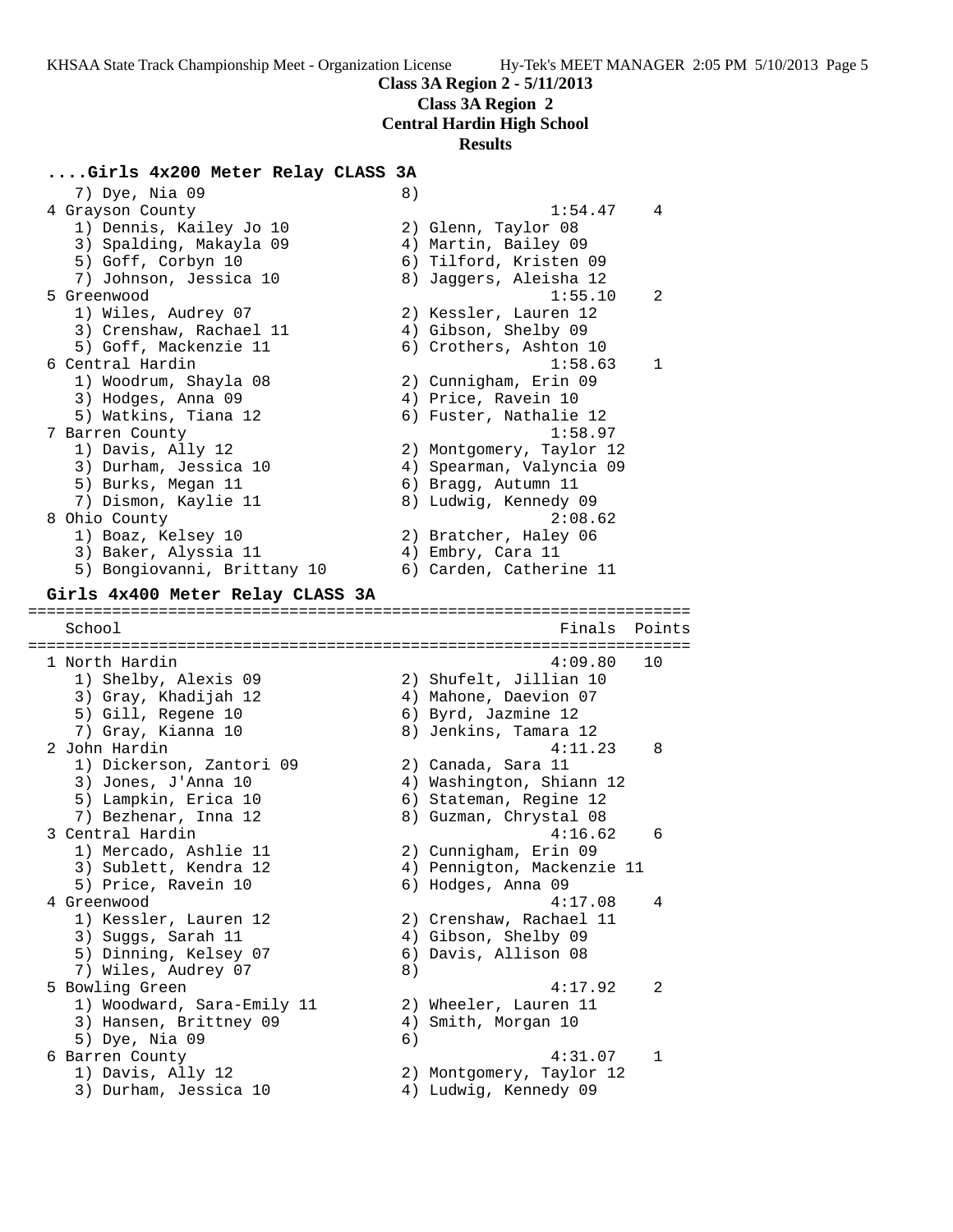# **Class 3A Region 2 - 5/11/2013**

**Class 3A Region 2**

**Central Hardin High School**

### **Results**

### **....Girls 4x400 Meter Relay CLASS 3A**

| 5) Spearman, Valyncia 09 | 6) Walters, Geran 09    |
|--------------------------|-------------------------|
| 7) Dismon, Kaylie 11     | 8) Houchens, Olivia 09  |
| 7 Grayson County         | 4:32.99                 |
| 1) Bratcher, Katlynn 09  | 2) Dennis, Kailey Jo 10 |
| 3) Martin, Bailey 09     | 4) Glenn, Taylor 08     |
| 5) Dunaway, Tara 10      | 6) Geheber, Aspen 12    |
| 7) Tilford, Kristen 09   | 8) Johnson, Jessica 10  |
|                          |                         |

#### **Girls 4x800 Meter Relay CLASS 3A**

======================================================================= School **Finals** Points **Points** ======================================================================= 1 Bowling Green 9:50.44 10 1) Scott, Ciara 11 2) Hansen, Brittney 09 3) Woodward, Sara-Emily 11 4) Wheeler, Lauren 11 5) Peeples, Madisyn 08 (6) 2 North Hardin 10:03.41 8 1) Corbin, Hannah 10 2) Shelby, Alexis 09 3) Shufelt, Jillian 10  $\hskip1cm$  4) Reed, Lashauna 12 5) Rivera'nunez, Axia 11  $\qquad \qquad$  6) Gilbert, Katie 09 7) Emdee, Molly 09 8) Mahone, Daevion 07 3 John Hardin 10:08.59 6 1) Canada, Sara 11 2) Bezhenar, Inna 12 3) Dickerson, Zantori 09 4) Guzman, Chrystal 08 5) Jones, J'Anna 10 6) Haebig, Molly 11 7) Jackson, Sophia 09 8) Arel, Kaitlyn 10 4 Central Hardin 10:17.06 4 1) Chandler, Abbie 11 2) Mercado, Ashlie 11 3) Pennigton, Mackenzie 11 4) Griswell, Sidney 08 5) Cunnigham, Erin 09 6) Briggs, Tori 09 5 Greenwood 10:25.28 2 1) Dinning, Kelsey 07 2) Davis, Allison 08 3) McClard, Emory 10  $\hskip1cm$  4) Suggs, Sarah 11 5) Scannell, Lynda 07 6) Davis, Caroline 11 6 Grayson County 11:45.11 1 1) Bratcher, Katlynn 09 2) Dunaway, Tara 10 3) Geheber, Aspen 12 4) Tilford, Kristen 09 5) Mudd, Desserae 10 6) Johnson, Jessica 10 7 Barren County 11:57.85 1) Walters, Geran 09 2) Houchens, Olivia 09 3) Brewer, Destini 09 4) Ludwig, Kennedy 09 5) Davis, Ally 12 6) Montgomery, Taylor 12 7) Durham, Jessica 10 (8)

#### **Boys 100 Meter Dash CLASS 3A**

======================================================================= Name The Year School Team Points Points ======================================================================= 1 Young, Jared 08 Central Hardin 12.16 2 Moses, Chauncey 10 Warren Central 12.63 Section 2 1 Harris, Josh 12 Grayson County 12.11 2 Morris, Ronale 10 Bowling Green 12.19 3 Scott, James 11 Warren Central 12.22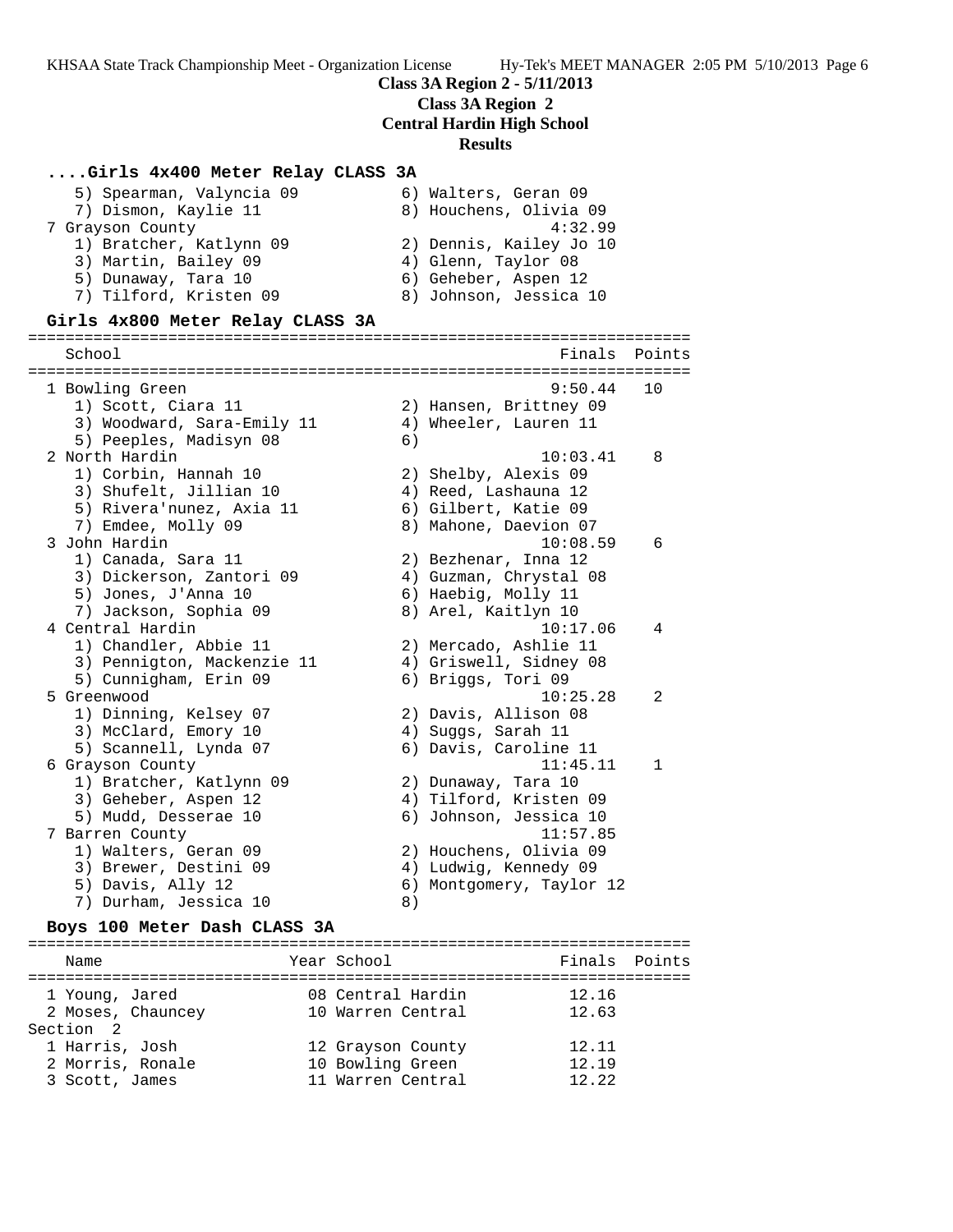# **Class 3A Region 2 - 5/11/2013**

**Class 3A Region 2**

**Central Hardin High School**

**Results**

| Boys 100 Meter Dash CLASS 3A |                   |               |              |             |
|------------------------------|-------------------|---------------|--------------|-------------|
| 4 Wyatt, Trey                | 11 Barren County  | 12.25         |              |             |
| 5 Woosley, Cody              | 12 Grayson County | 12.30         |              |             |
| 6 Hicks, Chase               | 10 Central Hardin | 12.38         |              |             |
| 7 Inglis, Colbrin            | 09 Ohio County    | 12.78         |              |             |
| Section 3                    |                   |               |              |             |
| 1 Johnson, Trevon            | 12 North Hardin   | 11.19         | 10           |             |
| 2 Dobbins, Vincent           | 12 North Hardin   | 11.37         | 8            |             |
| 3 Taylor, Thomas             | 11 John Hardin    | 11.54         | 6            |             |
| 4 Thompson, Tanner           | 12 Greenwood      | 11.56         | 4            |             |
| 5 Dewalt, Danny              | 11 Bowling Green  | 11.72         | 2            |             |
| 6 Lancaster, Tyree           | 12 Greenwood      | 11.75         | $\mathbf{1}$ |             |
| 7 Shaw, Aaron                | 11 Barren County  | 12.26         |              |             |
| -- Sessions, Darius          | 12 John Hardin    | DQ.           |              | false Start |
| Boys 200 Meter Dash CLASS 3A |                   |               |              |             |
| Name                         | Year School       | Finals Points |              |             |
| Section 2                    |                   |               |              |             |
| 1 Lofton, Robbie             | 09 Bowling Green  | 24.10         | 1            |             |
| 2 Gott, Stanton              | 08 Barren County  | 24.55         |              |             |
| 3 Scott, James               | 11 Warren Central | 24.62         |              |             |
| 4 Cleveland, Korie           | 08 John Hardin    | 24.85         |              |             |
| 5 Ballard, Mason             | 11 Central Hardin | 25.19         |              |             |
| 6 Burnam, Colin              | 10 Warren Central | 26.21         |              |             |
| 7 Taylor, Austin             | 12 Ohio County    | 26.76         |              |             |
| 8 Hunt, Brandon              | 12 Ohio County    | 26.85         |              |             |
| Section 3                    |                   |               |              |             |
| 1 Oxendine, Kirk             | 12 North Hardin   | 22.49         | 10           |             |
| 2 Johnson, Trevon            | 12 North Hardin   | 22.51         | 8            |             |
| 3 Thompson, Tanner           | 12 Greenwood      | 23.28         | 6            |             |
| 4 Taylor, Thomas             | 11 John Hardin    | 23.62         | 4            |             |
| 5 Lancaster, Tyree           | 12 Greenwood      | 23.75         | 2            |             |
| 6 Stevens, Davaija           | 11 Bowling Green  | 24.24         |              |             |
| 7 Harris, Josh               | 12 Grayson County | 24.32         |              |             |
| 8 Woosley, Cody              | 12 Grayson County | 25.03         |              |             |
| Boys 400 Meter Dash CLASS 3A |                   |               |              |             |
| Name                         | Year School       | Finals        | Points       |             |
|                              |                   |               |              |             |
| Section 1                    |                   |               |              |             |
| 1 Woosley, Cody              | 12 Grayson County | 54.44         |              |             |
| 2 Morgan, Ben                | 11 Barren County  | 56.42         |              |             |
| 3 Blain, Chris               | 10 Central Hardin | 57.91         |              |             |
| 4 Fuster, Marcos             | 09 Central Hardin | 58.64         |              |             |
| 5 Furlong, Chris             | 12 Barren County  | 58.92         |              |             |
| Section <sub>2</sub>         |                   |               |              |             |
| 1 Oxendine, Kirk             | 12 North Hardin   | 49.55         | 10           |             |
| 2 Packer, Stevie             | 12 North Hardin   | 49.90         | 8            |             |
| 3 Wilson, Trevoris           | 12 John Hardin    | 52.00         | 6            |             |
| 4 Jones, Sheldon             | 11 Grayson County | 52.75         | 4            |             |
| 5 Lofton, Robbie             | 09 Bowling Green  | 52.96         | 2            |             |
| 6 Sessions, Darius           | 12 John Hardin    | 53.53         | $\mathbf{1}$ |             |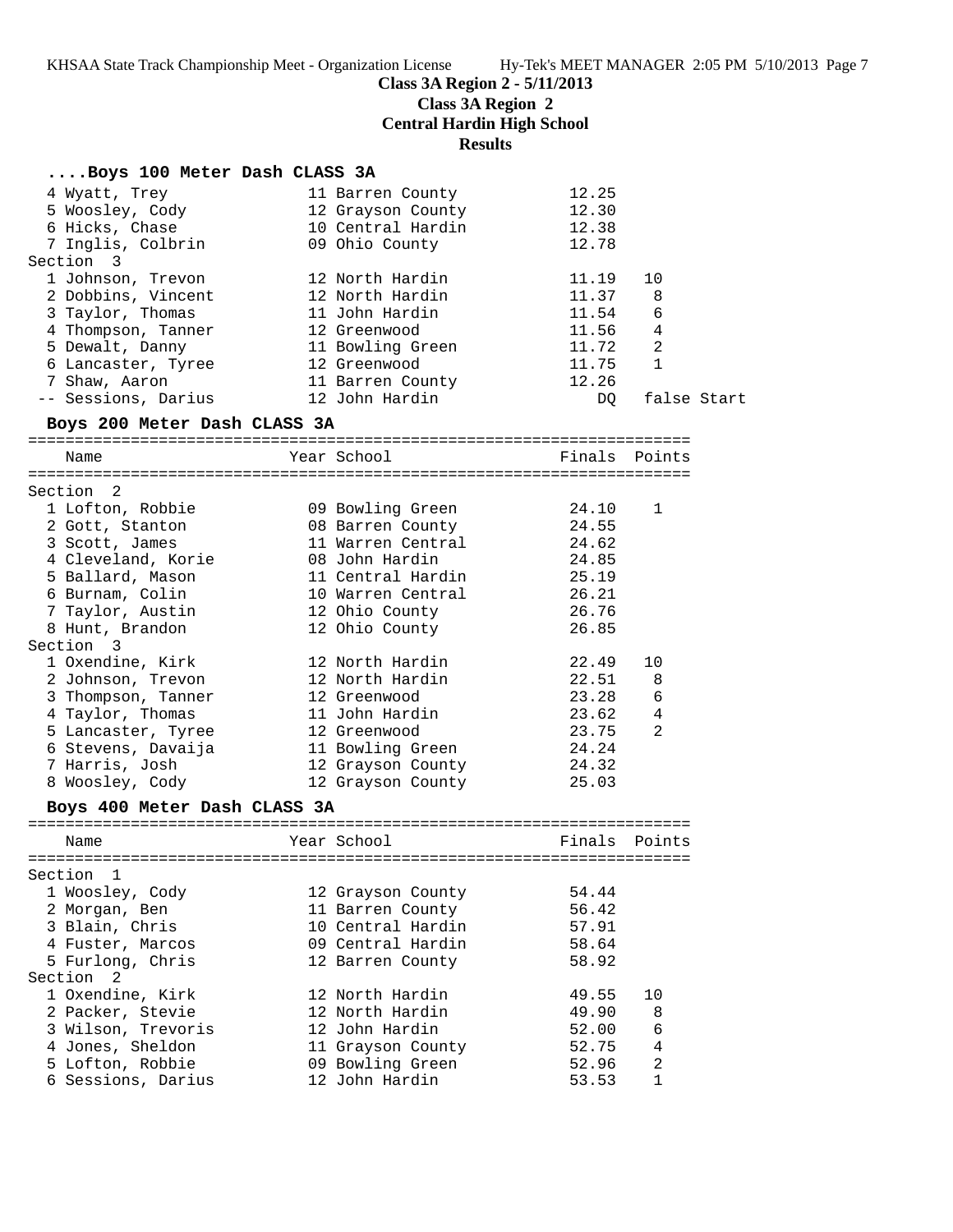**Class 3A Region 2 - 5/11/2013**

**Class 3A Region 2**

**Central Hardin High School**

**Results**

| Boys 400 Meter Dash CLASS 3A       |                                 |                     |              |
|------------------------------------|---------------------------------|---------------------|--------------|
| 7 Mitchell, Kareem                 | 08 Greenwood                    | 53.86               |              |
| 8 Stevens, Davaija                 | 11 Bowling Green                | 54.47               |              |
| Boys 800 Meter Run CLASS 3A        |                                 |                     |              |
| Name                               | Year School                     | Finals              | Points       |
|                                    |                                 |                     |              |
| Section 1                          |                                 |                     |              |
| 1 Terrell, Marcus                  | 11 North Hardin                 | 1:58.68             | 10           |
| 2 Warren, Trey                     | 12 Greenwood                    | 1:59.68             | 8            |
| 3 Wright, Christian                | 09 Central Hardin               | 2:01.23             | 6            |
| 4 Crittenden, Juwan                | 12 North Hardin                 | 2:01.82             | 4            |
| 5 Jones, Sheldon                   | 11 Grayson County               | 2:03.59             | 2            |
| 6 Boulware, Johannesburg           | 12 John Hardin                  | 2:03.76             | $\mathbf{1}$ |
| 7 Hall, Trajon                     | 09 Bowling Green                | 2:04.52             |              |
| 8 Gallagher, Justin                | 12 Grayson County               | 2:07.77             |              |
| 9 Parker, Kamren                   | 12 John Hardin                  | 2:08.22             |              |
| 10 West, Logan                     | 12 Bowling Green                | 2:11.18             |              |
| 11 Amos, Josh                      | 12 Greenwood                    | 2:11.64             |              |
| 12 Cooper, Jackson                 | 10 Central Hardin               | 2:14.60             |              |
| 12 Beason, Jarius                  | 10 Warren Central               | 2:14.60             |              |
| 14 Mowery, Billy                   | 12 Barren County                | 2:16.22             |              |
| 15 Edmunds, Luke                   | 10 Barren County                | 2:20.30             |              |
| 16 Blakeman, Wilson                | 09 Warren Central               | 2:27.71             |              |
| Boys 1600 Meter Run CLASS 3A       |                                 |                     |              |
|                                    |                                 |                     |              |
| Name                               | Year School                     | Finals              | Points       |
|                                    |                                 |                     |              |
| 1 Prive, Keith                     | 11 Greenwood                    | 4:26.79             | 10           |
| 2 Price, Michael                   | 12 Central Hardin               | 4:30.98             | 8            |
| 3 Breeds, Tyler                    | 11 North Hardin                 | 4:31.06             | 6            |
| 4 Johnson, Kyle                    | 10 Bowling Green                | 4:32.50             | 4            |
| 5 Crawford, Bret                   | 10 Grayson County               | 4:41.15             | 2            |
| 6 Sheehan, Colin                   | 10 Greenwood                    | 4:43.65             | 1            |
| 7 Dunbar, Mason                    | 12 Barren County                | 4:43.77             |              |
| 8 Porter, Sam                      | 11 Bowling Green                | 4:54.50             |              |
| 9 Hack, Skylar                     | 10 Central Hardin               | 4:59.43             |              |
| 10 Howard, Dylan                   | 11 Barren County                | 5:03.16             |              |
| 11 Stone, Bradley                  | 10 Grayson County               | 5:04.57             |              |
| 12 Rivera, Jiovanni                | 09 North Hardin                 | 5:04.92             |              |
| 13 Beason, Jarius                  | 10 Warren Central               | 5:11.27             |              |
| 14 Cruz, Darren                    | 11 John Hardin                  | 5:16.25             |              |
| 15 Pereda, Lucas                   | 11 Warren Central               | 5:20.86             |              |
| 16 Jarboe, Colby                   | 09 Ohio County                  | 5:33.88             |              |
| 17 Rhoades, Ethan                  | 12 Ohio County                  | 5:37.20             |              |
| Boys 3200 Meter Run CLASS 3A       |                                 |                     |              |
| Name                               | Year School                     | Finals              | Points       |
|                                    |                                 |                     | 10           |
| 1 Ignas, Brandon<br>2 Prive, Keith | 12 North Hardin<br>11 Greenwood | 9:54.23<br>10:07.45 | 8            |
| 3 Rupp, Robert                     | 10 North Hardin                 | 10:08.37            | 6            |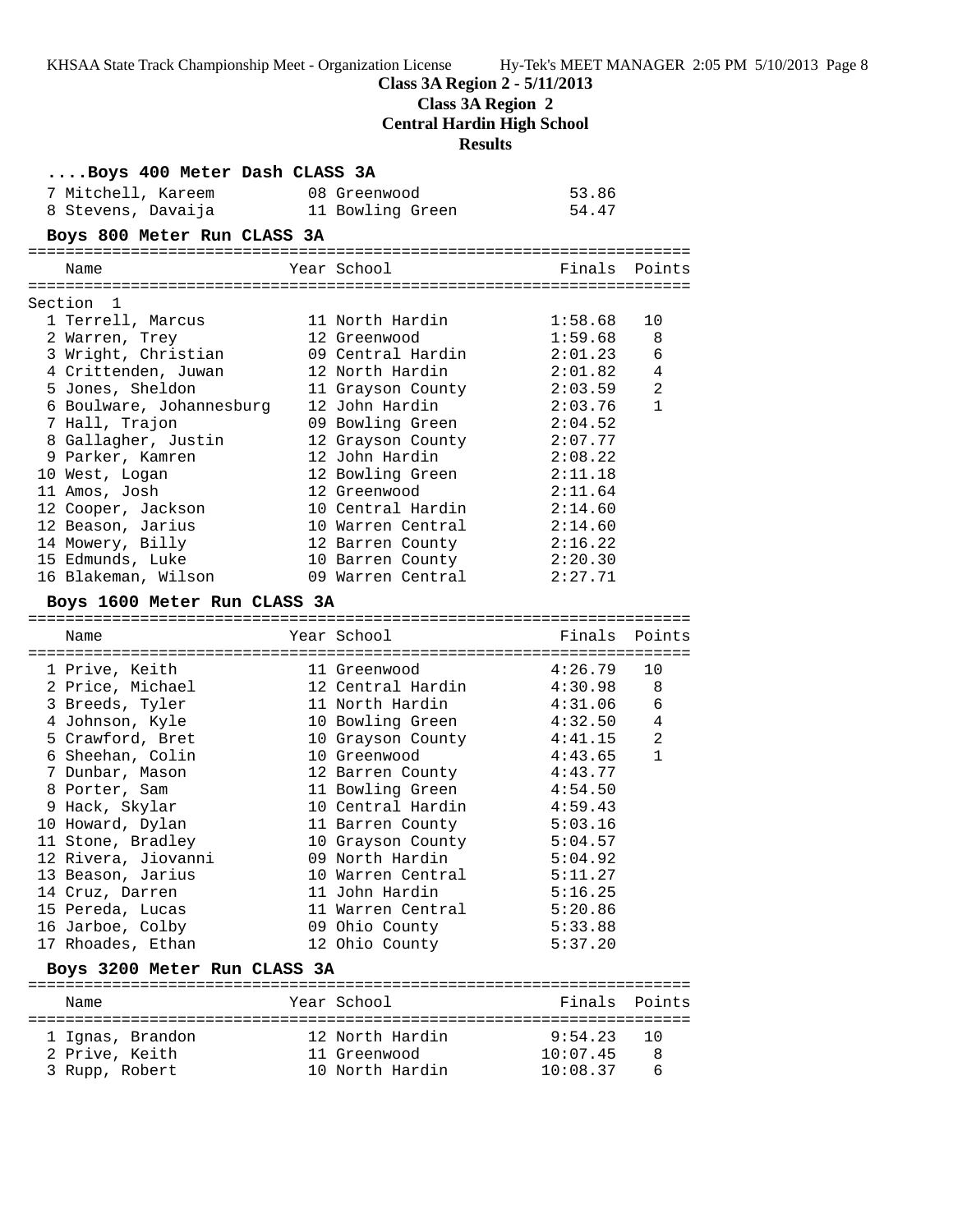**Class 3A Region 2 - 5/11/2013**

**Class 3A Region 2**

**Central Hardin High School**

**Results**

## **....Boys 3200 Meter Run CLASS 3A**

|                                                                                                                                                                                                                             | 10:12.38                                                                                                                                                                                                             | 4 |
|-----------------------------------------------------------------------------------------------------------------------------------------------------------------------------------------------------------------------------|----------------------------------------------------------------------------------------------------------------------------------------------------------------------------------------------------------------------|---|
|                                                                                                                                                                                                                             | 10:25.97                                                                                                                                                                                                             | 2 |
|                                                                                                                                                                                                                             | 10:28.68                                                                                                                                                                                                             |   |
|                                                                                                                                                                                                                             | 10:44.91                                                                                                                                                                                                             |   |
|                                                                                                                                                                                                                             | 10:50.62                                                                                                                                                                                                             |   |
|                                                                                                                                                                                                                             | 10:52.62                                                                                                                                                                                                             |   |
|                                                                                                                                                                                                                             | 11:33.42                                                                                                                                                                                                             |   |
|                                                                                                                                                                                                                             | 11:39.51                                                                                                                                                                                                             |   |
|                                                                                                                                                                                                                             | 11:41.81                                                                                                                                                                                                             |   |
|                                                                                                                                                                                                                             | 11:53.81                                                                                                                                                                                                             |   |
|                                                                                                                                                                                                                             | 12:29.57                                                                                                                                                                                                             |   |
| 4 Howell, Nick<br>5 Crawford, Bret<br>6 Peterson, Ben<br>7 Boulware, Raliegh<br>8 Kotarski, Michael<br>9 Price, Josh<br>10 Robbins, Oren<br>11 Cowan, Daulton<br>12 Stone, Bradley<br>13 Pereda, Lucas<br>14 Rhoades, Ethan | 11 Greenwood<br>10 Grayson County<br>11 Bowling Green<br>08 John Hardin<br>09 John Hardin<br>12 Central Hardin<br>10 Central Hardin<br>10 Warren Central<br>10 Grayson County<br>11 Warren Central<br>12 Ohio County |   |

### **Boys 110 Meter Hurdles CLASS 3A**

| Name                 | Year School       | Finals Points |                |
|----------------------|-------------------|---------------|----------------|
| 1 Johnson, Dante     | 11 North Hardin   | 14.67         | 10             |
| 2 Meers, Bryce       | 12 North Hardin   | 14.72         | - 8            |
| 3 Bolton, Thomas     | 12 Greenwood      | 17.21         | 6              |
| 4 Cleary, Blake      | 09 Bowling Green  | 17.61         | 4              |
| 5 Smith, Braxton     | 11 Barren County  | 18.17         | $\overline{2}$ |
| 6 Larkin, P.J        | 11 Central Hardin | 18.61         |                |
| 7 Burden, Alex       | 11 Grayson County | 21.65         |                |
| 8 Stevenson, Matthew | 09 Grayson County | 22.16         |                |

#### **Boys 300 Meter Hurdles CLASS 3A**

| Name                            | Year School       | Finals Points |                |  |
|---------------------------------|-------------------|---------------|----------------|--|
|                                 |                   |               |                |  |
| 1 Sanders, Trey                 | 11 Grayson County | 45.17 1       |                |  |
| 2 Kennedy, Nick                 | 09 Central Hardin | 52.91         |                |  |
| 3 Minchew, Zach                 | 10 Ohio County    | 54.89         |                |  |
| 4 Jarboe, Colby                 | 09 Ohio County    | 55.41         |                |  |
| -- Ward, Sam                    | 09 Greenwood      | DO            | false start    |  |
| Section 2                       |                   |               |                |  |
| 1 Johnson, Dante                | 11 North Hardin   | 38.48         | 10             |  |
| 2 Avant, Eric                   | 12 John Hardin    | 38.64         | 8              |  |
| 3 Meers, Bryce                  | 12 North Hardin   | 39.51         | 6              |  |
| 4 Bolton, Thomas                | 12 Greenwood      | 43.65         | $\overline{4}$ |  |
| 5 Cleary, Blake                 | 09 Bowling Green  | 44.25         | $\mathfrak{D}$ |  |
| 6 Wright, Taylor                | 10 Grayson County | 45.73         |                |  |
| 7 Larkin, P.J                   | 11 Central Hardin | 46.64         |                |  |
| 8 Smith, Braxton                | 11 Barren County  | 47.08         |                |  |
| Boys 4x100 Meter Relay CLASS 3A |                   |               |                |  |

======================================================================= School **Finals Points** ======================================================================= Section 1<br>1 North Hardin 1 North Hardin 42.92 10 1) Johnson, Trevon 12 2) Dobbins, Vincent 12 3) Meers, Bryce 12 4) Johnson, Dante 11 5) Oxendine, Kirk 12 (6) Packer, Stevie 12 7) O'Bryant, Jonathan 10 8) Gordon, Neshaun 12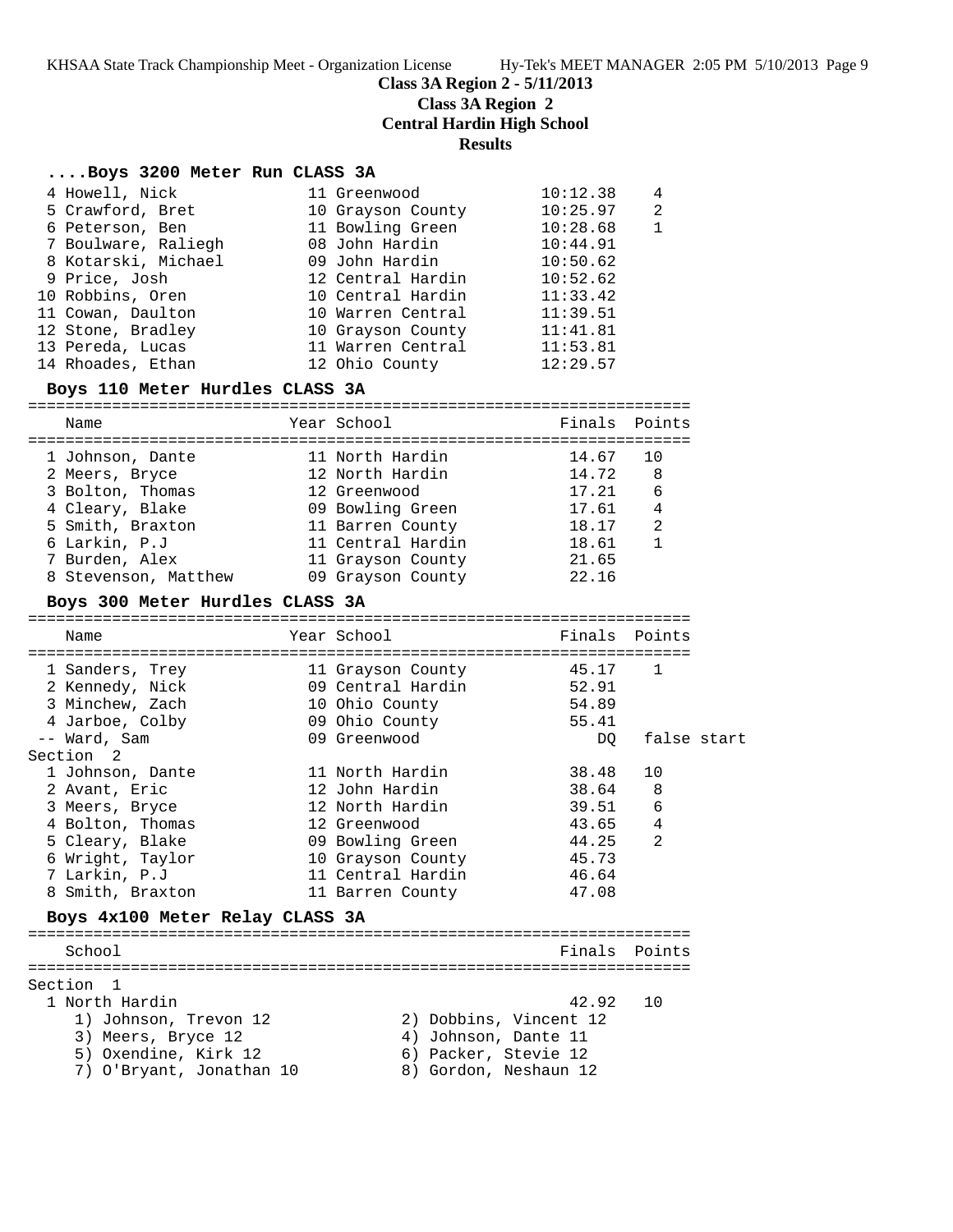**Class 3A Region 2**

**Central Hardin High School**

### **Results**

### **....Boys 4x100 Meter Relay CLASS 3A**

 2 Greenwood 44.58 8 1) Thomas, Brandon 11 2) Thompson, Tanner 12 3) Hughes, Joey 11 4) Lancaster, Tyree 12 5) Edwards, Joseph 12 6) Goff, Alex 09 7) Mitchell, Kareem 08 8) 3 Bowling Green 45.07 6 1) Dewalt, Danny 11 2) Stevens, Davaija 11 3) Huffman, Aaron 12 (4) Morris, Ronale 10 4 John Hardin 46.14 4 1) Cleveland, Korie 08 2) Smith, Devonte 10 3) Piernas, Eric 10 (4) Taylor, Thomas 11 5) Cooper, Damitri 11 6) Holloway, Houston 11 7) Stewart, Adrian 12 (8) 5 Central Hardin 46.50 2 1) Young, Jared 08 2) Hicks, Chase 10 3) Lindsey, Stephan 10 4) Ballard, Mason 11 5) Hart, Jeremiah 10 (6) Helton, Zack 10 6 Warren Central 48.03 1 1) Jones, Walter 10 2) Scott, James 11 3) Moses, Chauncey 10 (4) Burnam, Colin 10 7 Ohio County 49.68 1) Bailey, Jacob 10 2) Taylor, Austin 12 3) Nolte, JD 12 4) Inglis, Colbrin 09 5) Hunt, Brandon 12 6) -- Grayson County and the control of the DQ out of zone 1) Phelps, David 11 2) Bradley, Radney 12 3) Decker, Cody 11 (4) Hart, Jacob 11 5) Hicks, Brandon 08 6) Meredith, Blake 11 7) Blair, Lucas 12 and 8) Reyes, Taylor 10 **Boys 4x200 Meter Relay CLASS 3A** ======================================================================= School **Finals** Points ======================================================================= 1 North Hardin 1:29.30 10 1) Dyer, Kevin 11 2) Johnson, Trevon 12 3) Johnson, Dante 11 (4) Packer, Stevie 12 5) Oxendine, Kirk 12 6) Dobbins, Vincent 12 7) O'Bryant, Jonathan 10 8) Gordon, Neshaun 12 2 John Hardin 1:32.86 8 1) Wilson, Trevoris 12 2) Taylor, Thomas 11 3) Sessions, Darius 12 4) Cooper, Damitri 11 5) Holloway, Houston 11 6) Cleveland, Korie 08 7) Piernas, Eric 10 8) Smith, Devonte 10 3 Grayson County 1:37.42 6 1) Sanders, Trey 11 2) Wright, Taylor 10 3) Dunnavent, Nicholas 12 4) Woosley, Cody 12 5) Phelps, David 11 6) Harris, Josh 12 7) Bradley, Radney 12 8) Decker, Cody 11 4 Central Hardin 1:38.22 4 1) Young, Jared 08 2) Hicks, Chase 10 3) Ballard, Mason 11 4) Helton, Zack 10 5) Hart, Jeremiah 10 6) Lindsey, Stephan 10 5 Barren County 1:38.61 2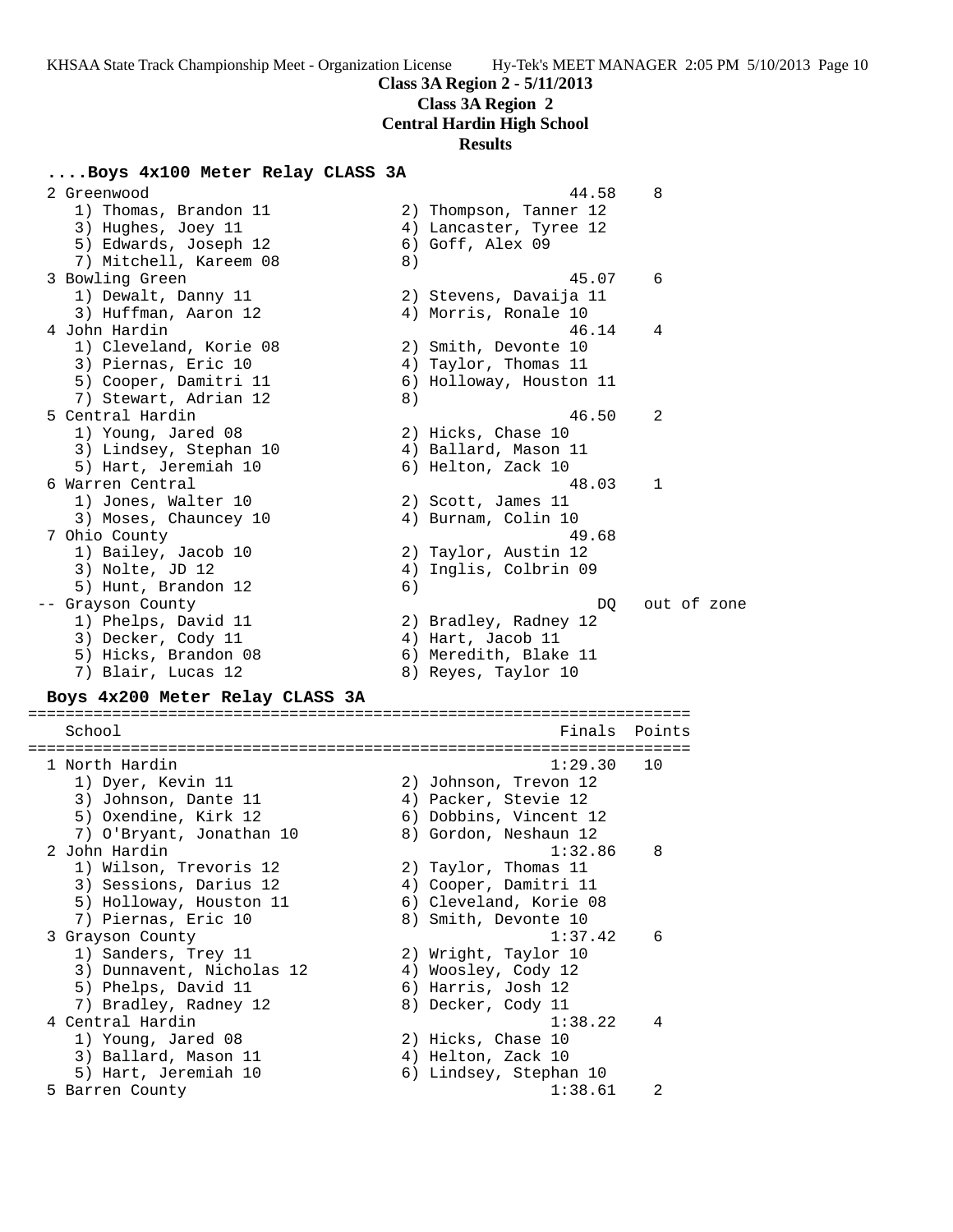# **Class 3A Region 2**

**Central Hardin High School**

#### **Results**

### **....Boys 4x200 Meter Relay CLASS 3A**

1) Shaw, Aaron 11 2) Wyatt, Trey 11 3) Eaton, Austen 11 (4) Kelly, Zach 12 5) Gott, Stanton 08 6) Kaufman, Dalton 10 7) Forbis, Cole 10 8) Poynter, John 12 6 Ohio County 1:43.51 1 1) Hunt, Brandon 12 2) Taylor, Austin 12 3) Nolte, JD 12 4) Inglis, Colbrin 09 5) Bailey, Jacob 10 6) -- Greenwood DQ dropped baton 1) Thomas, Brandon 11 2) Thompson, Tanner 12 3) Hughes, Joey 11 4) Lancaster, Tyree 12 5) Hamilton, Connor 12 6) Mitchell, Kareem 08 7) Goff, Alex 09 8) Edwards, Joseph 12 -- Bowling Green  $DQ$  out of zone 1) Stevens, Davaija 11  $\qquad \qquad$  2) Huffman, Aaron 12 3) Lofton, Robbie 09  $\hskip 1.6cm 4$  Morris, Ronale 10 5) Dewalt, Danny 11 6)

## **Boys 4x400 Meter Relay CLASS 3A**

======================================================================= School **Finals** Points ======================================================================= 1 North Hardin 3:22.70 10 1) Oxendine, Kirk 12 2) Packer, Stevie 12 3) Dyer, Kevin 11 4) Terrell, Marcus 11 5) O'Bryant, Jonathan 10 6) Gordon, Neshaun 12 7) Johnson, Dante 11 8) Crittenden, Juwan 12 2 John Hardin 3:30.06 8 1) Boulware, Johannesburg 12 2) Wilson, Trevoris 12 3) Stewart, Adrian 12 4) Sessions, Darius 12 5) Taylor, Thomas 11  $\qquad \qquad$  6) Parker, Kamren 12 7) Avant, Eric 12 and B 8) Smith, Devonte 10 3 Greenwood 3:35.91 6 1) Osborne, Ryan 11 2) Mitchell, Kareem 08 3) Hamilton, Connor 12 (4) Amos, Josh 12 5) Warren, Trey 12 6) Prive, Keith 11 7) Villegas, Fabian 09 8) 4 Barren County 3:37.61 4 1) Dunbar, Mason 12 2) Morgan, Ben 11 3) Shaw, Aaron 11 4) Wyatt, Trey 11 5) Gama, Eddie 11 6) Poynter, John 12 7) Edmunds, Luke 10 8) Furlong, Chris 12 5 Grayson County 3:38.39 2 1) Woosley, Cody 12 2) Jones, Sheldon 11 3) Gallagher, Justin 12 4) Wright, Taylor 10 5) Dunnavent, Nicholas 12 (6) Decker, Lane 11 7) Cabe, Max 12 8) Crawford, Bret 10 6 Bowling Green 3:46.55 1 1) West, Logan 12 2) Hall, Trajon 09 3) Duarte, Mathias 12  $\hskip1cm {4}$  2 Ramsey, Miller 11 5) Johnson, Kyle 10 (6) 7 Central Hardin 4:02.06 1) Blain, Chris 10 2) McMahan, Logan 10 3) Hart, Jeremiah 10 4) Pennington, Ben 08